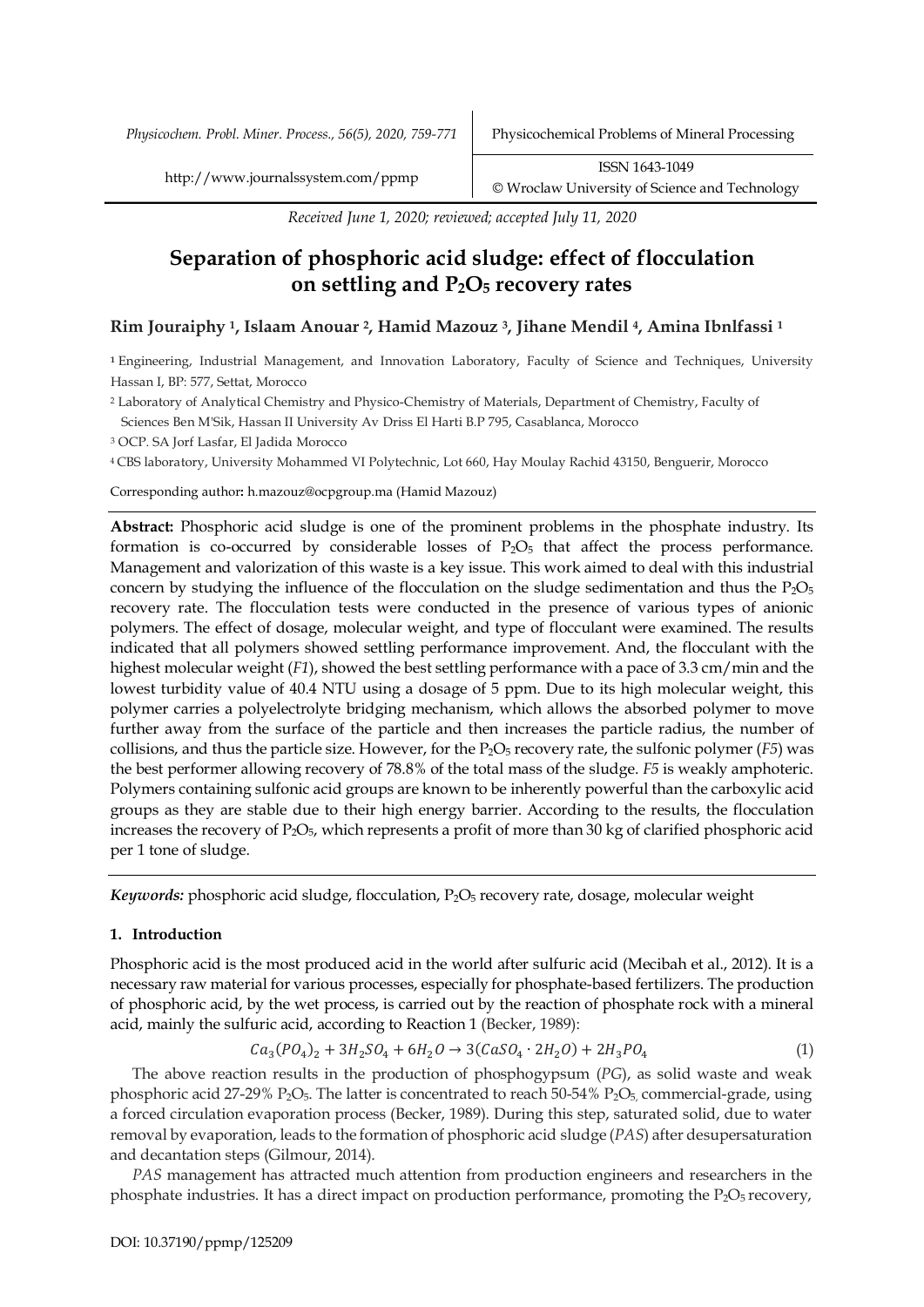as one of the performance indicators of phosphoric acid production. The complexity of *PAS* management is related to its characteristics as a muddy, slushy mass, and sediment (Allen and Berry, 1981). Thus, the most used management technique in the phosphate industries is gravitational settling, using tanks, to recover the acid estimated at more than 60% of the total mass of the sludge (Becker, 1989). However, the inadequacy of this technique results in the presence of fine particles in the recovered acid, which causes settling issues during the phosphoric acid separation and transport. Moreover, decanted sludge always has a high acid content, which represents a loss of more than 1% in phosphoric acid production (Fayard et al. 1983; Becker, 1989).

Particles in solutions carry charges on their surface, leading to suspension stabilization. These charges prevent particles from coming together and retards settlement by keeping the particles in constant motion (Zahrim et al., 2019). The addition of substances leads to change the surface property of colloidal particles and to precipitate them (Tripathy and Ranjan, 2016). In this field, the flocculation is the commonly used technique. It occurs when the contact between the particles is augmented, allowing the formation of aggregates or flocs by agglomerating dispersed particles (Wber, 1972; Lee et al., 2012; Basaran and Tasdemir, 2014).

Many types of polymeric flocculants are commonly used in the flocculation process: cationic, anionic, and non-ionic, facilitating the recovery either of the solid or the liquid part (Lee et al., 2012; Basaran and Tasdemir, 2014). These polymers have dual functions: neutralize charges of the colloidal particles and bridge the aggregated destabilized particles together to form flocs (Chong, 2012). Flocculation rate and efficiency depend on several factors related to the flocculant such as the type, the molecular weight (*MW*), the structure of the polymer, and the charge density of the flocculant or the solution like the mineralogical composition, the particle size, the pH, and the chemical composition of solutions (Ipekoglu, 1997; Somasundaran and Das, 1998; Hocking et al., 1999; Besra et al., 2000; Sworka et al., 2000; Yarar, 2001; Cengiz et al., 2004; Ersoy, 2005; Gergory, 2006; Henderson and Wheatley, 2007; Cengiz et al., 2009; Gregory and Barany, 2011; Tasdemir et al., 2011; Chong, 2012; Tasdemir and Kurama, 2012; Tasdemir and Tasdemir, 2012, Basaran and Tasdemir, 2014; Tripathy and Ranjan, 2016).

The flocculation is a currently used technique in the solid-liquid separation processes. In the industry of phosphoric acid, the flocculation is used to improve acid filtration. Generally, the flocculants utilized are anionic polyelectrolytes, such as polyacrylamides (Kaesler et al., 1989; Irwin, 2012; Allaedini and Zhang, 2018). In the literature, many studies have been conducted to investigate the enhancing of phosphoric acid and *PG* separation by filtration using flocculation (Kaesler et al., 1989; Irwin, 2012; Davis et al., 2015; Wiatr, 2019). These studies reported that high  $M_W$  of anionic polymers were commonly used. Yet, few researchers were conducted to determine the *PAS* flocculation. Allaedini and Zhang (2018), in their study on the effect of sonication on sludge flocculation and the settling rate, used the flocculation of the *PAS*. The study concluded that the sonication prepared the slurry for enhanced interaction between the flocculant and the slurry, resulting in enhanced sludge settlement. Although direct flocculation generates less volume of sludge because the flocs formed with strong bridging mechanisms are denser and closely packed (Lee et al., 2014). A recent study of the same authors investigated the effect of polymeric flocculant properties on filtration and recovery of rare-earth elements from phosphoric acid sludge. The study explored further the correlations between  $M_W$  and sludge settling rate (Allaedini and Zhang, 2019). Nevertheless, there has been no researches studying the effect of dosage,  $M_{W}$ , and type of flocculant on the  $P_2O_5$  recovery from *PAS*.

This work was aimed to study the flocculation effect on enhancing the settling and  $P_2O_5$  recovery rates of *PAS*. The clarification effect of the resulting phosphoric acid from flocculation was studied using several types of flocculants by varying the *M<sub>W</sub>* and the dosage. The flocculation performance was also characterized by measuring the settling and  $P_2O_5$  recovery rates as well as the optimal dosage of polymer and the residual turbidity.

#### **2. Materials and methods**

## **2.1. Materials**

#### **2.1.1.** *PAS* **sludge sample**

The *PAS* sludge (Fig. 1) used in this study was collected from the 54% P<sub>2</sub>O<sub>5</sub> phosphoric acid decanter in the phosphoric acid production unit of OCP Jorf Lasfar, Morocco, where the concentrated acid was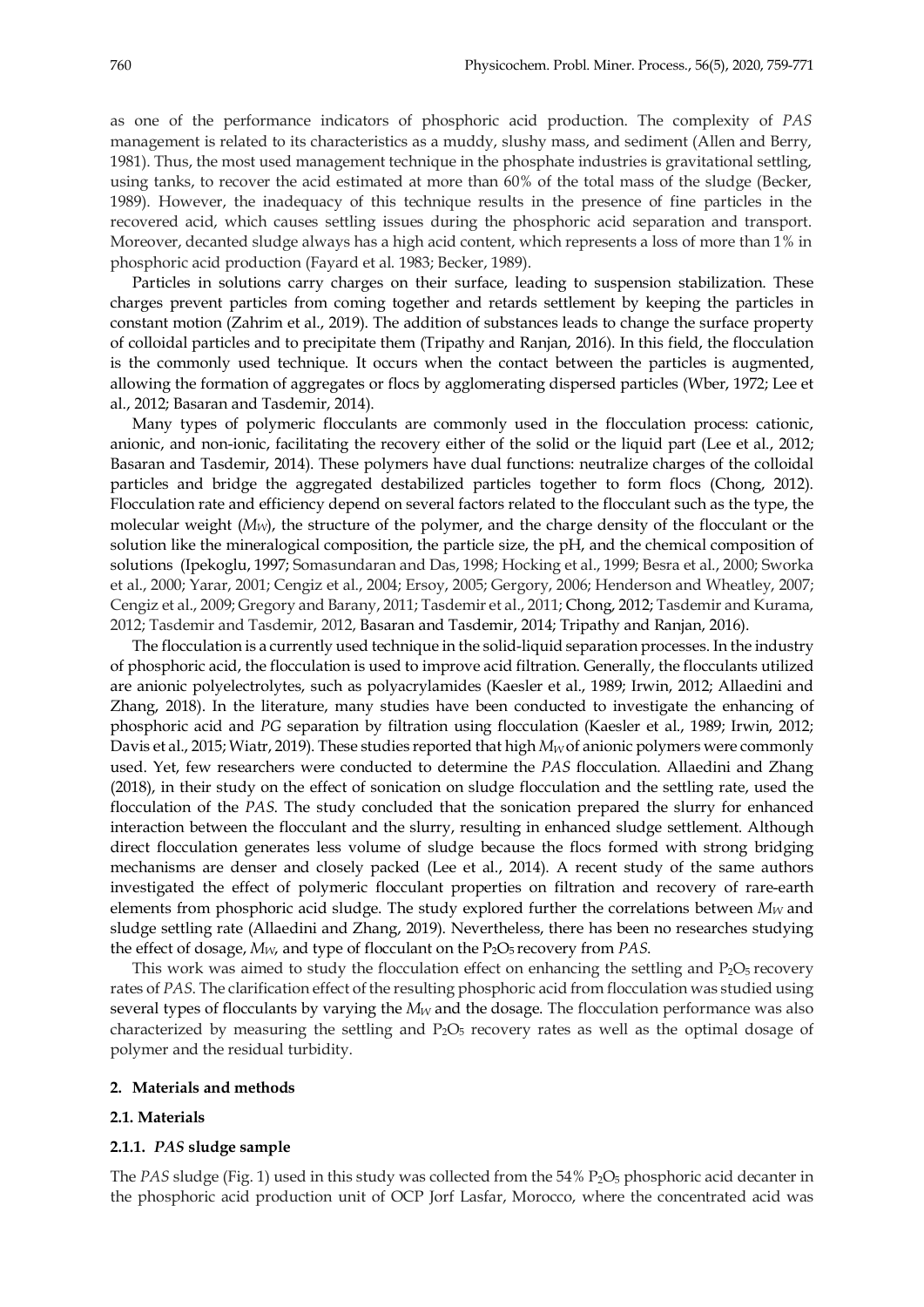settled. The particle size distribution of the sample was determined using Malvern Mastersizer 2000, United Kingdom, and the results are shown in Fig. 2. As seen in Fig. 2, the particle sizes were under 400 µm with 50% being under 35.01 µm. The volume average of the *PAS* was 51.612 µm. It was determined that *D10*, *D20*, *D50*, and *D90* of the solid particles by volume were 7.37 µm, 11.89 µm, 35.01 µm, and 113.12 µm, respectively.

To detect the minerals in the PAS sample, the X-Ray Diffraction *(XRD)* analysis the solid phase of the sample was made using Bruker AXS D-8 diffractometer (Cu-Ka radiation in Bragg–Brentano geometry, q–2q). For this purpose, the minerals were separated from the PAS sample by centrifugation at a speed of 3500 rpm for 15 min. The solid phase obtained was washed two times with distilled water and one time with a mixture of water (2/3) and acetone 99.8% (1/3), provided from *Pure Chem*, to eliminate the phosphoric acid trace and the organic matter from the mineral surfaces. Finally, the solid was recovered by the centrifugation at a speed of 3500 rpm for 15 min, dried, and then analyzed using the *XRD* (Fig. 3). The *XRD* results of the sample confirmed that the particles of phosphoric acid sludge were predominately composed of the Gypsum CaSO<sub>4</sub>, 2H<sub>2</sub>O, the Malladrite Na<sub>2</sub>SiF<sub>6</sub> Sodium as a minor element, the Anhydrite Ca(SO<sub>4</sub>) that precipitates during concentration of the acid and the Chukhrovite  $Ca<sub>4</sub>Al<sub>2</sub>(SO<sub>4</sub>)F<sub>12</sub>(H<sub>2</sub>O)<sub>12</sub>.$ 



Fig. 1. Phosphoric acid sludge (*PAS*)



Fig. 2. Particle size distribution of the *PAS* sludge

The P<sub>2</sub>O<sub>5</sub> analysis of the sludge was measured using a method based on *UV* spectroscopy using the UNICO SQ2800 UV/VIS Spectrophotometer. The technique consists of forming a vanadium phosphomolybdate complex by the reaction of orthophosphate ions with an acid solution containing molybdate and vanadate ions. The orthophosphate ions were obtained after the digestion of sludge samples with a perchloric acid at high temperatures. The absorbance of the solutions complex was measured using UV spectroscopy to determine the  $P_2O_5$  concentration. The physical characterization of the raw *PAS* solid is presented in Table 1.

Additionally, the zeta potential measurements of the particles in the *PAS* sludge were carried out using the Malvern Nano-Z model. The measurements were conducted at a 0.1% solids ratio with a solid refraction index of 1.531 and an adsorption of 0.1. The zeta potential of the minerals in the *PAS* sample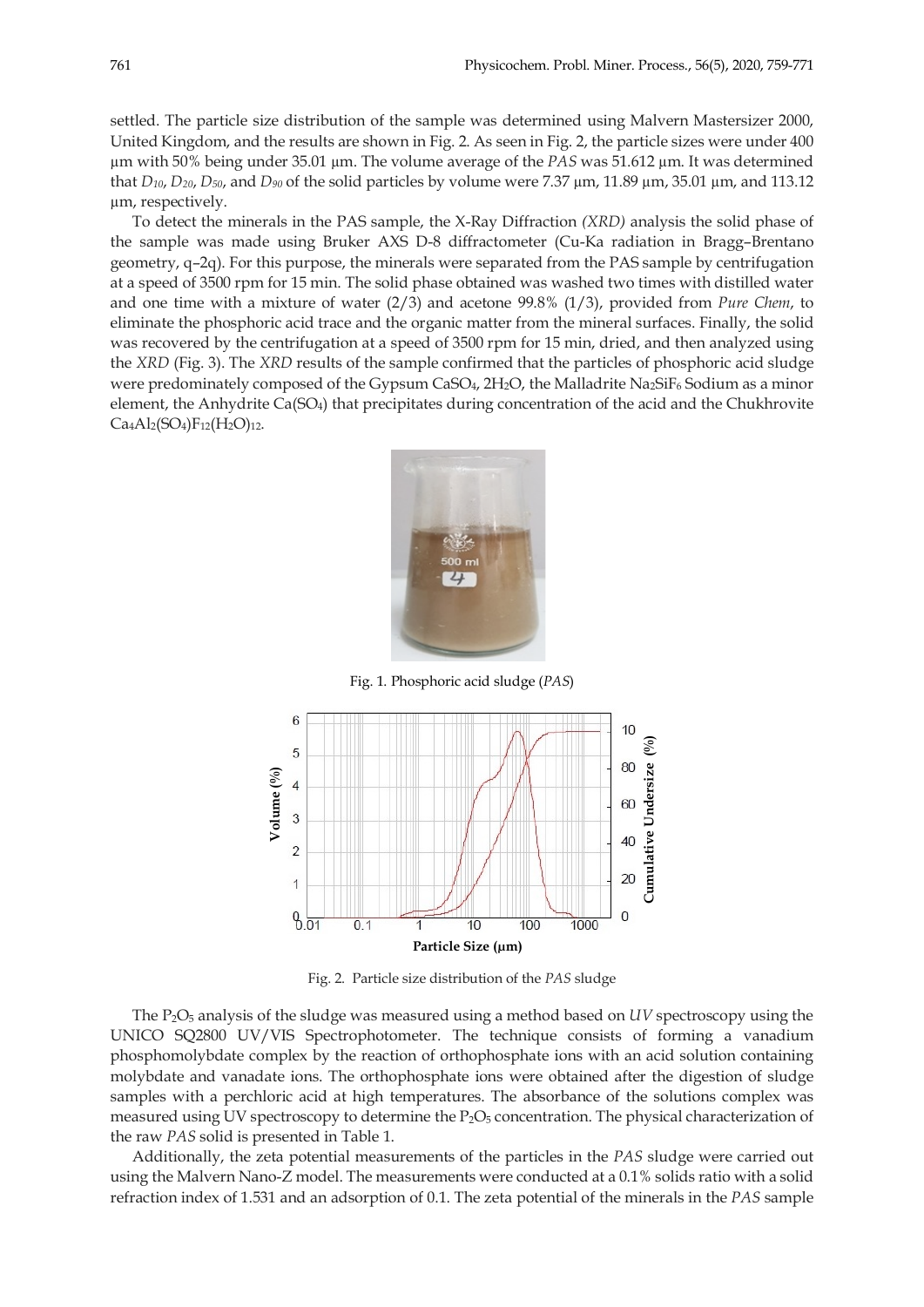was found at a pH of -0.32 as + 12.8 mV (Table 1). The stability of the particles in the acid was low, and the particle charge was positive. The pH and the conductivity of *PAS* were measured using the Multimeter HANNA HI 2211 pH/ORP Meter, and the turbidity was measured using the Turbidimeter HACH 2100Qis (Table 2).



Fig. 3. *XRD* analysis for the solid in the *PAS* sludge

|  | Table 1. Physical characterization of the PAS sludge |  |  |
|--|------------------------------------------------------|--|--|
|  |                                                      |  |  |

| Sludge<br>sample  | Temperature    | pH      | $P_2O_5$<br>concentration | Density | Viscosity $(40^{\circ})$ | Solid<br>content | Zeta<br>potential<br>(mV) |
|-------------------|----------------|---------|---------------------------|---------|--------------------------|------------------|---------------------------|
| <b>Well Mixed</b> | $40^{\circ}$ C | $-0.32$ | 56%                       | 1 Q     | 27 CP                    | 28%              | $+12$                     |

Table 2. pH, conductivity, and turbidity of *PAS* and the supernatant acid

|         | pH               |    | Conductivity (mS/cm)       | Turbidity (NTU) |                  |  |
|---------|------------------|----|----------------------------|-----------------|------------------|--|
| Sludge  | Supernatant acid |    | Sludge<br>Supernatant acid |                 | Supernatant acid |  |
| $-0.32$ | $-0.29$          | 66 | 81.3                       |                 | 92.66            |  |

\*With a solid content of 28%, the turbidity of the sludge cannot be measured

## **2.1.2. Flocculants**

The flocculation experiments for the *PAS* sludge were carried out using five polymers with different molecular weight ( $M_W$ ) and the same density charge. Solid anionic flocculants were selected as a derivative of the polyacrylamide with high  $M_W$  in the form of dry polymer. Scanning electron microscopy (*SEM*) and Energy Dispersive X-ray spectroscopy (*EDX*) analyses were conducted to identify the composition of the polymers. Figure 4 shows the *SEM-EDX* analysis of the shape and composition of the solid flocculants as received and before the preparation. The results showed that *F1* and *F2* were characterized by small spherical particles, unlike *F3*, *F4*, and *F5*, with larger particles and irregular shapes. The shape of the flocculant can influence its dissolution. Regarding the composition, *F1*, which was a sulfonic flocculant, included in its composition various elements such as fluorine, magnesium, aluminum, sodium, and phosphorus. While fluorine, aluminum, and magnesium improve the thermal insulation, lower the critical surface tension, and enhance the dielectric characteristics. Furthermore, sodium in a polymer allows retaining water during the dissolution. The flocculants with a carboxyl group, *F2*, *F3*, *F4*, and *F5*, had almost the same composition (amides). The presence of molybdenum and thallium in *F3* strengthens its heat and light stabilization and reduces its coefficient of friction.

The choice of flocculants was based on three criteria: The flocculant composition and *MW*, and the pH of the sludge. Chosen flocculants are effective in acidic solutions. The flocculants previously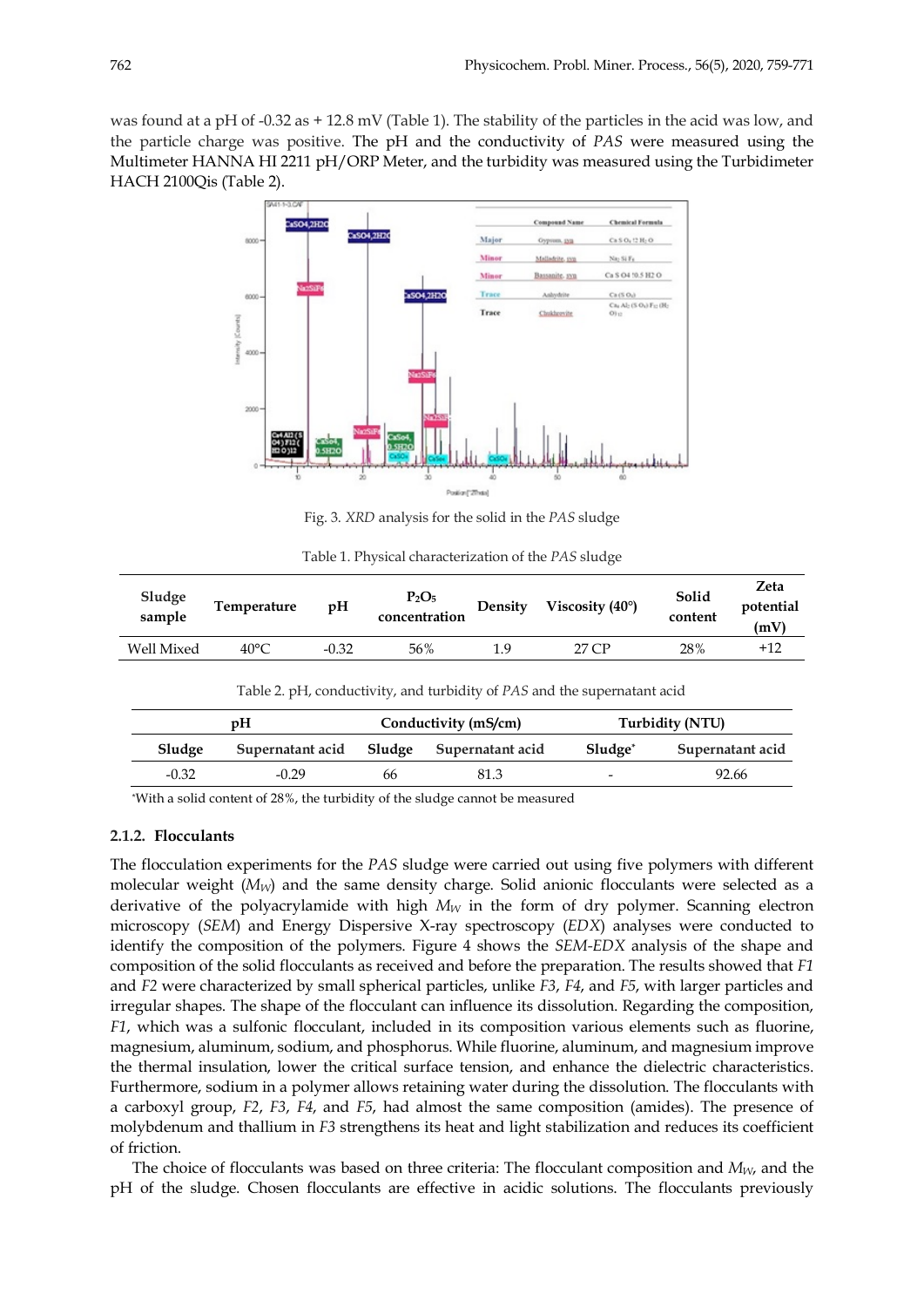mentioned were evaluated. Based on the literature, the additives were diluted at a concentration of 1  $g/dm<sup>3</sup>$  in water by adding 0.5 g of each flocculant to 500 g of demineralized water and stirred for 3 hours. The turbidity, the refractive index, the density, and the miscibility time were noted for each solution. The measurements were conducted using, respectively, the Turbidimeter *HACH 2100Qis,* the Refractometer *Abbe ORT-1,* the Densimeter *Mettler Toledo™ 51324450,* and the Chronometer. Turbidity, refractive index, density, and miscibility time of the flocculant solutions  $(1 g/dm<sup>3</sup>)$  were noted. The characteristics of each flocculant are given in Table 3.

| Flocculant     | Flocculant<br>type | Molecular<br>weight | Turbidity | <b>Refractive</b><br>index | Density | Miscibility<br>time (min) |
|----------------|--------------------|---------------------|-----------|----------------------------|---------|---------------------------|
| F1             | Carboxyl           | 13 M                | 2.21      | 1.3341                     | 0.997   | 254                       |
| F <sub>2</sub> | Carboxyl           | 10 M                | 1.89      | 1.3339                     | 0.994   | 160                       |
| F <sub>3</sub> | Carboxyl           | 11 M                | 2.08      | 1.3340                     | 0.996   | 185                       |
| F4             | Carboxyl           | 15 M                | 2.35      | 1.3338                     | 0.995   | 212                       |
| F5             | Sulfonic           | 12 M                | 1.76      | 1.3324                     | 0.992   | 84                        |

Table 3. Dissolution characteristics of the flocculants

Miscibility is associated with the type of flocculant, the flocculants containing carbon chains are known to have a lower solubility in aqueous media (Tarleton and Wakeman, 2007). The dissolution of the flocculant particles in aqueous solution is of great importance in the flocculation process. It allows in one hand the activation of the chemical agent of the polymer and on the other hand accurate its mobility and capacity to attain solid particles (Greville, 1997). The dissolution parameter determines the degree of compatibility of two polymers or one polymer and one solvent (Hansen, 2007). Several properties govern the miscibility of flocculant particles in water such as a degree of polymerization, the radius of gyration, and the structure factor (Lindving et al., 2002). At this level of research, studying the flocculants dissolution according to these parameters needs further studies and calculations. Thus, the dissolution was studied by comparing the turbidity, the refractive index, the density, and the miscibility time values. These parameters, describing the cloudiness of a fluid and the degree of compactness of a substance, give enough information about the dissolution.

Based on the three characteristics: The results for turbidity, refractive index, and density of the flocculants showed that for the five flocculants, the values were close. This was due to the existed correlation between the refractive index and the other parameters such as density (Castillo et al., 2010). However, the miscibility time of the flocculant varied between 84 min and 254 min. The flocculant presenting the best conditions of dissolution was *F5* as its particles dissolved in 72 sec once in contact with the water.

# **2.2. Methods**

# **2.2.1. Flocculation experiments**

### **2.2.2. Flocculant dosage**

As the flocculation can be affected by dosing and mixing conditions, the flocculation tests were carried out to evaluate the required dosage to achieve optimum particle capture. In this study, the flocculation behavior of *PAS* was determined by applying classical jar tests according to the Standard Practice for Coagulation-Flocculation Jar Test of Water *ASTM D 2035*. The tests were performed in the presence of five different types of polymers at different dosages. Three specific consummations: 5, 7, and 10 ppm per ton of PAS were evaluated according to the usual consumption of phosphate industry. For all tests performed, 1000 g sludge was heated at 40°C to simulate the operating conditions in the plant. Before the flocculant addition, the sludge was mixed at 70 rpm for 3 min. The flocculant was quickly added in the vortex using a syringe to allow a high dispersion. The duration of mixing for each test was 2 min. The samples were let settled down for 5 h, and the supernatant acid was recovered. The turbidity of the recovered acid was measured to choose the optimal dosage. For incertitude identification, the tests were repeated four times.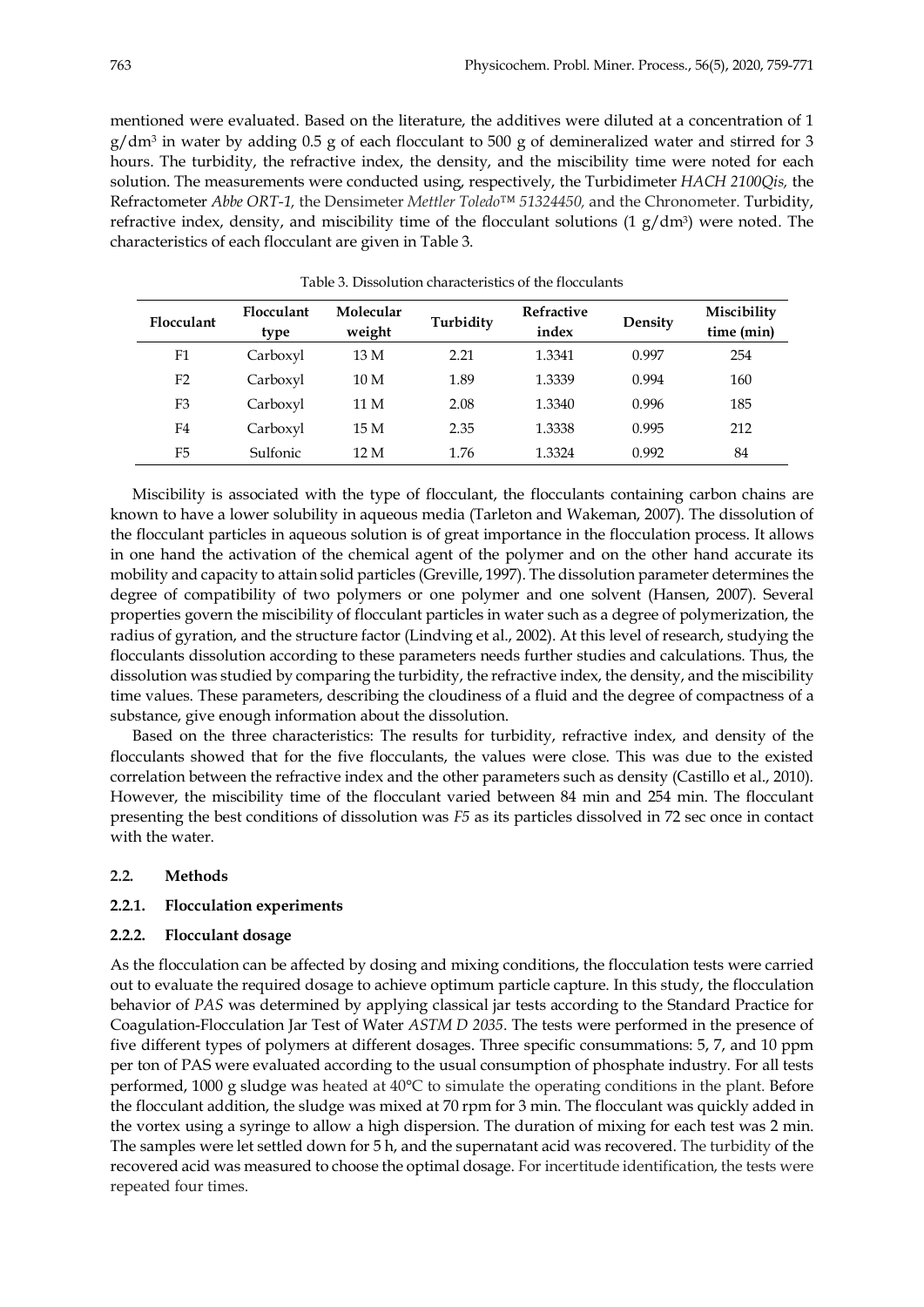## **2.2.3. Settling rate**

Following the same conditions of dosage tests, the flocculation was achieved using the Jar test by adding the optimal dosage at the same stirring speed. After 2 min of mixing, the *PAS* sample was added to a graduated cylinder with an inner diameter of 50 mm, and a height of 400 mm used for monitoring the flocs settling velocity. The samples were settled down for 8 h. The settling rate was calculated by monitoring the height of the settled solid over time. To interpret the correlation between the floc size and the settling rate, the floc size was measured using *Ceti 1202.5000M Microscope MAX II Trinoculaire*  coupled *to Leica DMC2900* camera. For incertitude identification, the tests were repeated four times.



Fig. 4. *SEM*- *EDX* analysis of the five tested flocculants: (a) *F1*, (b) *F2*, (c) *F3*, (d) *F4*, and (e) *F5*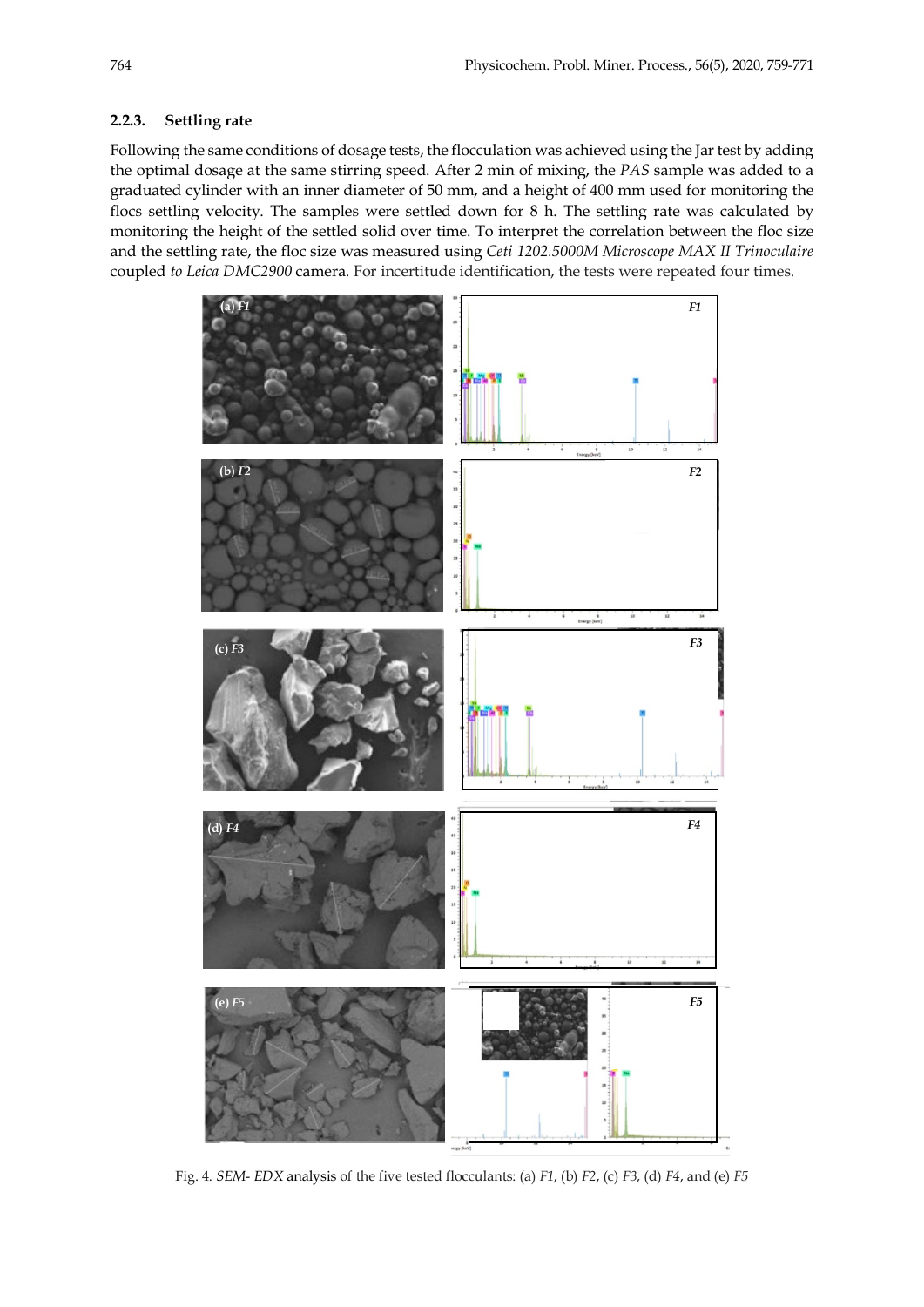#### **2.3. Methods**

#### **2.3.1. Flocculation experiments**

#### **2.3.2. Flocculant dosage**

As the flocculation can be affected by dosing and mixing conditions, the flocculation tests were carried out to evaluate the required dosage to achieve optimum particle capture. In this study, the flocculation behavior of *PAS* was determined by applying classical jar tests according to the Standard Practice for Coagulation-Flocculation Jar Test of Water *ASTM D 2035*. The tests were performed in the presence of five different types of polymers at different dosages. Three specific consummations: 5, 7, and 10 ppm per ton of PAS were evaluated according to the usual consumption of phosphate industry. For all tests performed, 1000 g sludge was heated at 40°C to simulate the operating conditions in the plant. Before the flocculant addition, the sludge was mixed at 70 rpm for 3 min. The flocculant was quickly added in the vortex using a syringe to allow a high dispersion. The duration of mixing for each test was 2 min. The samples were let settled down for 5 h, and the supernatant acid was recovered. The turbidity of the recovered acid was measured to choose the optimal dosage. For incertitude identification, the tests were repeated four times.

#### **2.3.3. Settling rate**

Following the same conditions of dosage tests, the flocculation was achieved using the Jar test by adding the optimal dosage at the same stirring speed. After 2 min of mixing, the *PAS* sample was added to a graduated cylinder with an inner diameter of 50 mm, and a height of 400 mm used for monitoring the flocs settling velocity. The samples were settled down for 8 h. The settling rate was calculated by monitoring the height of the settled solid over time. To interpret the correlation between the floc size and the settling rate, the floc size was measured using *Ceti 1202.5000M Microscope MAX II Trinoculaire*  coupled *to Leica DMC2900* camera. For incertitude identification, the tests were repeated four times.

## **2.3.4. Recovery rate**

As the settling profiles cannot give a definitive idea about the most appropriate flocculant, the tests were carried out to evaluate the recovery rate of *PAS* for each flocculant. The recovery rate criterion  $(RR_{P_2O_5})$  describes the amount of P<sub>2</sub>O<sub>5</sub>  $m_{P_2O_5}(R)$  recovered from the initial amount of P<sub>2</sub>O<sub>5</sub> in the sludge  $m_{P_2O_5}(S)$ and therefore the rate of recoverable losses. It is calculated by multiplying the concentration of P2O5 by the mass of the recovered liquid or solid and the solid content of recovered liquid *sc*(*RL*) or solid *sc*(*S*). Below the recovery rate Eq. (1).

$$
RR_{P_2O_5} = \frac{m_{P_2O_5}(R)}{m_{P_2O_5}(S)} = \frac{X_{P_2O_5}(R) \cdot m(RL) \cdot (1 - sc(RL))}{X_{P_2O_5}(S) \cdot m(S) \cdot (1 - sc(S))}
$$
\n<sup>(1)</sup>

The recovery rate was measured by separating the two phases after 8 hours of sedimentation.

#### **3. Results and discussion**

#### **3.1. Effect of flocculant dosage on flocculation performance**

The tests were carried out at different polymer dosages, varying between 3 and 7 ppm per ton of *PAS*. After 5 h of settling, the turbidity of the recuperated acid was measured to evaluate the clarification effect of the flocculant. Figure 5 shows the effect of flocculant type and dosage on the turbidity for the same physical characteristics of the sludge.

The turbidity of the recuperated acid, after *PAS* settling, was 92.66 NTU. By adding a dosage of 3 ppm, the turbidity decreased for the five flocculants to reach a minimum of 40.4 NTU with *F1*. The increasing of the polymer dosage from 3 ppm to 5 ppm allowed the turbidity decreasing for the four flocculants *F2*, *F5*, *F3*, and *F1* to achieve a minimum of 24.8 NTU. By reaching the dosage of 7 ppm, the turbidity increased. It reached for *F3* a maximum value of turbidity of 70.5 NTU. Nevertheless, for *F4*, the optimal dosage was the 3 ppm that decreased the turbidity from 92.66 to 60.4 NTU. In principle, the substantial degree of flocculation is not necessarily achieved with the highest dosage of the polymer. It clarifies the capacity of the dosage 3 ppm (for *F4*) and 5 ppm (for *F1*, *F2*, *F3*, and *F5*) to decrease the turbidity of the sludge more than 7 ppm. Guibai and Gregory (1991) noticed that for high solid content,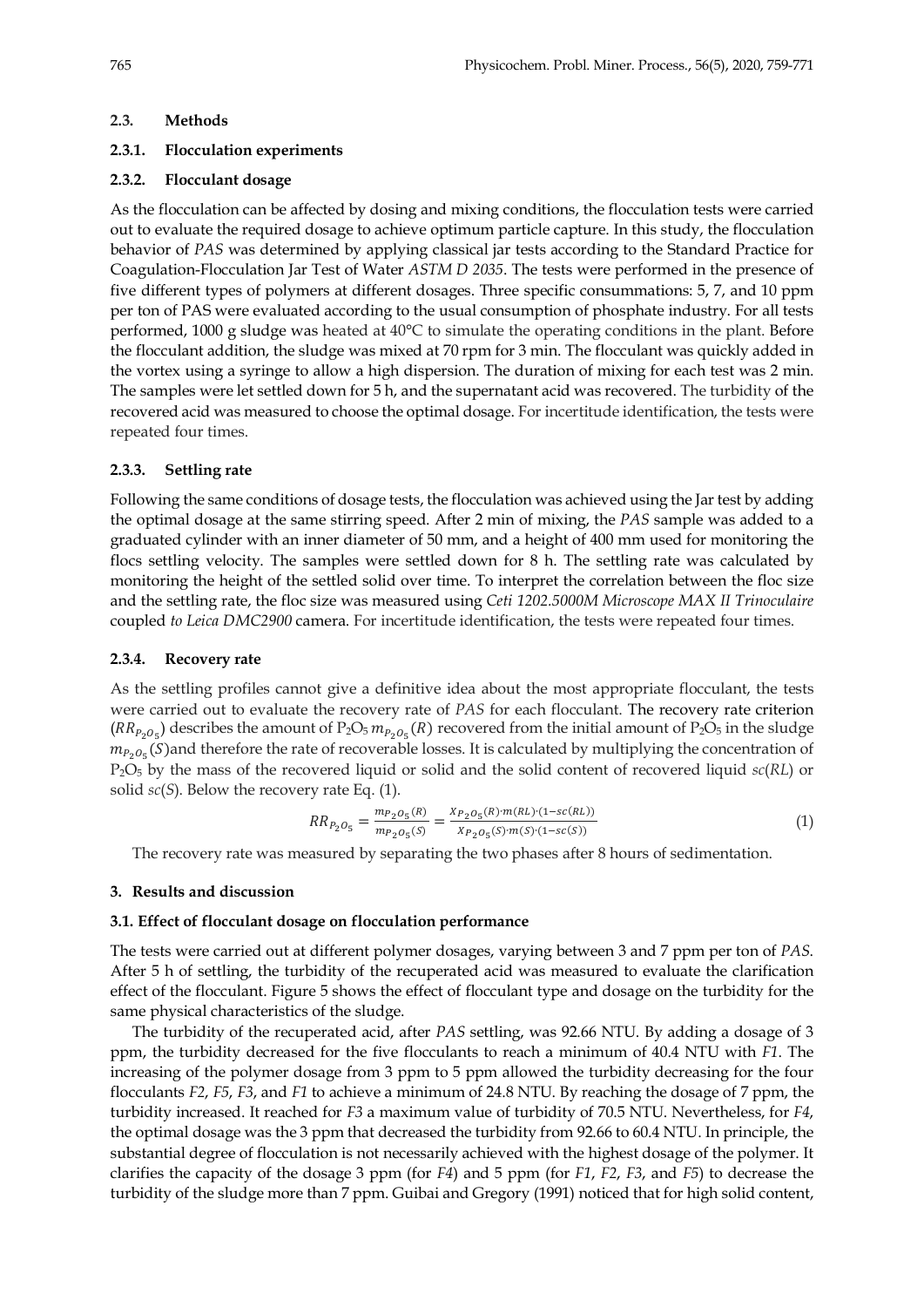flocculation could increase rapidly with relatively low polymer doses, as theoretically, to reach effective flocculation, only the half surface of the particles must be covered (Hogg, 1992; Basaran and Tasdemir, 2014). In the case of the dosage of 7 ppm, the sensitivity between the incorrect dosages and turbidity is explained by blocking the bridging mechanism of the polymer at the surface of the particles. This is due either to the complete coverage of the particle surface by the absorbed polymer layer and to the excess adsorption of polymer molecules with each other (Tripathy and Ranjan, 2016). Thus, overdosing can be a serious concern. It might generate a well-established suspension extremely hard to separate.



Fig. 5. Turbidity of the recuperated acid after flocculation

## **3.2. Effect of flocculant molecular weight (***MW***) on flocculation performance**

The correlation between  $M_W$  and sludge settling was identified. In principle, higher  $M_W$  results in better activity for the same type of molecule (Pillai, 1997). Though the increasing  $M_W$ , in some instances, results in loss of activity, which is the case for the  $F4$ , having a  $M_W$  of 15 M but reaching a minimum of turbidity of 58.4 NTU with a dosage of 3 ppm. This is due to the high viscosity of the higher *MW* flocculants that leads to the difficulty of their distribution through the sludge. Moreover, high  $M_W$  polymer contains long-chain polymer per unit of weight, as linear structures with two dimensions (Basaran and Tasdemir, 2014). Its solution might not contain enough polymer molecules to flocculate all the solids in high solid content slurries (Tripathy and Ranjan, 2016). Furthermore, it has been observed that beyond an optimal *MW*, the flocculation efficiency decreases, which is attributed to steric repulsion between polymer molecules.

Besides, using a low  $M_W$  flocculant leads to high consumption of the flocculant as shown by Allaedini and Zhang (2018) using for *PAS* flocculation an anionic flocculant solution with a concentration of 0.07%. The difference is due to the low  $M_W$  of the Percol 156 (8-10 M) comparing to our studied flocculant.

## **3.3. Effect of flocculant type on flocculation performance**

By comparing the results in terms of flocculant type, *F1* as a sulfonic polymer showed the best results, followed by *F2*, *F5*, and *F3* containing an important percentage of carboxylic groups than *F4*. Polymers containing sulfonic acid groups are known to be inherently stronger than the carboxylic acid groups due to their high energy barrier. They retain their anionic charge and activity in media with low pH (Tripathy and Ranjan, 2016; Polymer Properties Database, 2020). This type of flocculant serves as filtration aids in the production of phosphoric acid (Kaesler et al., 1989; Irwin, 2012; Davis et al., 2015; Wiatr, 2019). These filtration aids enhance the removal of precipitated calcium sulfate dihydrate (*PG*) from the phosphoric acid (Kaesler et al., 1989; Rey and Hunter, 1994). Furthermore, structured polymers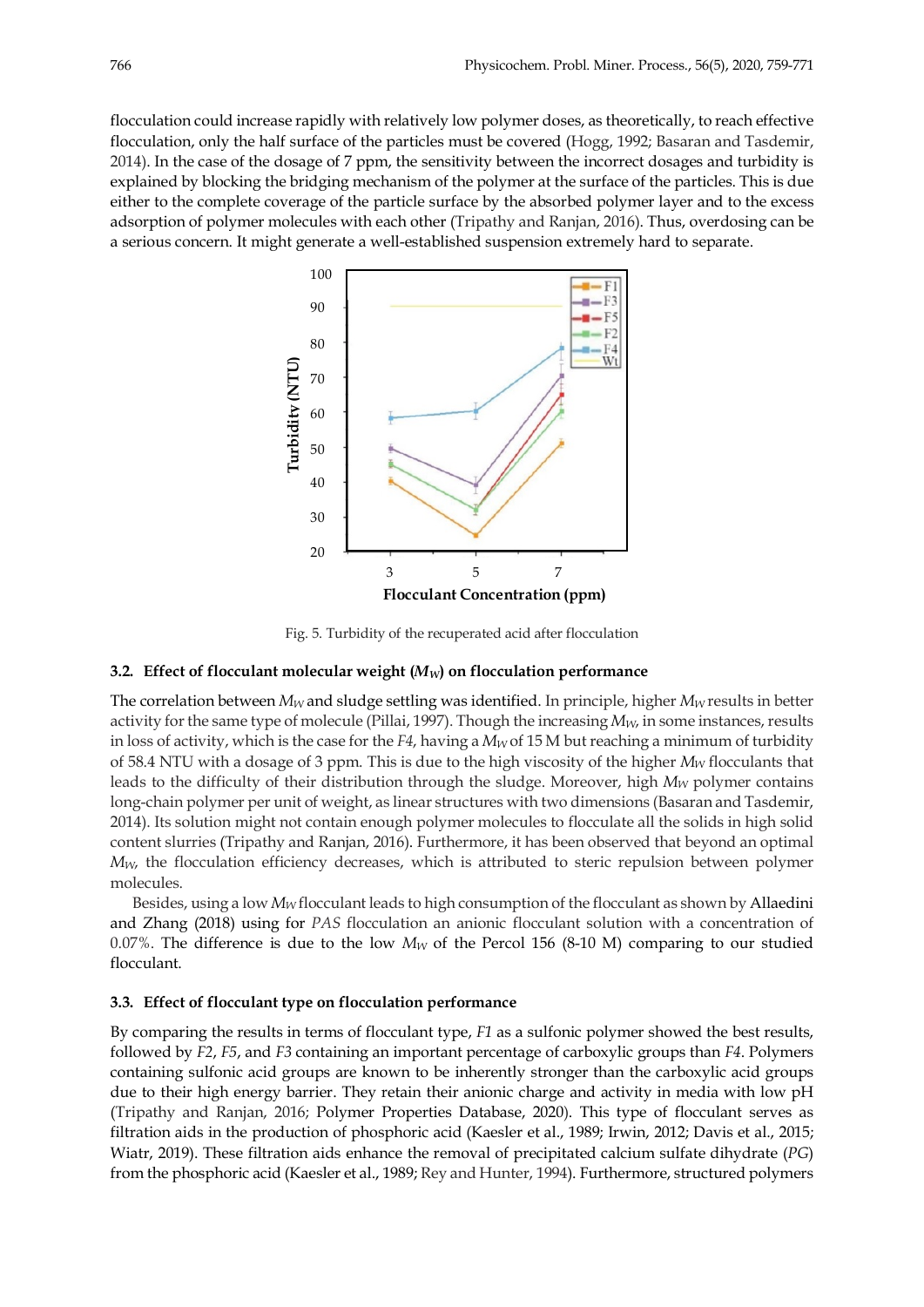containing carbon chains need higher optimum doses to improve flocculation (Tarleton and Wakeman, 2007).

In the case of *F4*, the high turbidity can be explained by the absence of the sodium. It forms complexes with sulfate and fluorine, avoiding the presence of particles in the recovered acid. Mottot (2000) showed that the increasing amounts of sodium ions decreased the turbidity of the recuperated liquid.

### **3.4.** E**ffect of flocculation on** *PAS* **settling rate**

Figure 6 shows the height of the settled solid as a function of the time. The different profiles showed that flocculation significantly improved the decantation of *PAS*. The optimal dose used for *F2*, *F3*, *F5*, and *F1* was 5 ppm and 3 ppm for *F4* at a sludge concentration of 28%. According to Fig. 6, the average pace settling of the *PAS* without flocculation (Wt) was 11.2 cm/min. *F1* showed superior performance with an average of 3.3 cm/min. *F2*, *F3*, and *F5* showed a good performance with almost the same average pace of 5 cm/min. However, *F4* was the least efficient flocculant with a pace average of 7.4 cm/min.



Fig. 6. Settling rate of the *PAS* after flocculation

Settling rate is controlled by particle properties as density, shape, and size and also by fluid properties as density and viscosity (Floyd et al., 2016). In this study, the main criterion to follow was the floc size used in the understanding of aggregation mechanisms. Several studies have shown an affinity between floc sizes and velocity gradients (Matsuo and Unno, 1981; Hopkins and Ducoste, 2003; Sun et al., 2016). The floc size gives an idea about the capacity of the flocculant to form flocs in important size and determines the effectiveness of solid removal processes. The determination of the physical characteristics of flocs can be measured using several techniques such as optical microscopy, automated image analysis system, laser diffraction techniques, and photometric dispersion analyzer. To evaluate the effect of the different flocculants on the settling rate, particle optical microscope images were used to measure the floc size distribution of recuperated solid. Formed flocs by various flocculant showed different floc characteristics affecting the velocity gradient (Shatat et al., 2008). **Example 19 a Example 19 a Example 19 a Example 19 Example 19 a Example 19 Example 19 Example 19 Example 19 Example 19 Example 19 Example 19 Example 19 Example 19 Example 19 Example 1** 

According to the optical microscope image and visual observations (Fig. 7), *F1* showed the biggest particles followed by *F2*, *F3*, and *F5*. Yet, *F4* showed different particle sizes. As shown by Gill and Herrington (1988) by using polymers with different  $M_W$  but the same charge density, floc size increased with increasing the  $M_W$ . Two phenomena can define the mechanism of flocculation; bridging and electrostatic patch mechanisms. According to Chen et al. (1992), the floc formed using different  $M_W$ carries a polyelectrolyte bridging mechanism with high  $M_W$  polymers and a charge neutralization mechanism with low  $M_W$  polymers (Chen et al., 1992). As the  $M_W$  is decreasing, a gradual transition between the mechanisms is recorded. With the bridging mechanism, the adsorbed polymer can move further away from the surface of the particle. It increases the particle radius, the number of collisions,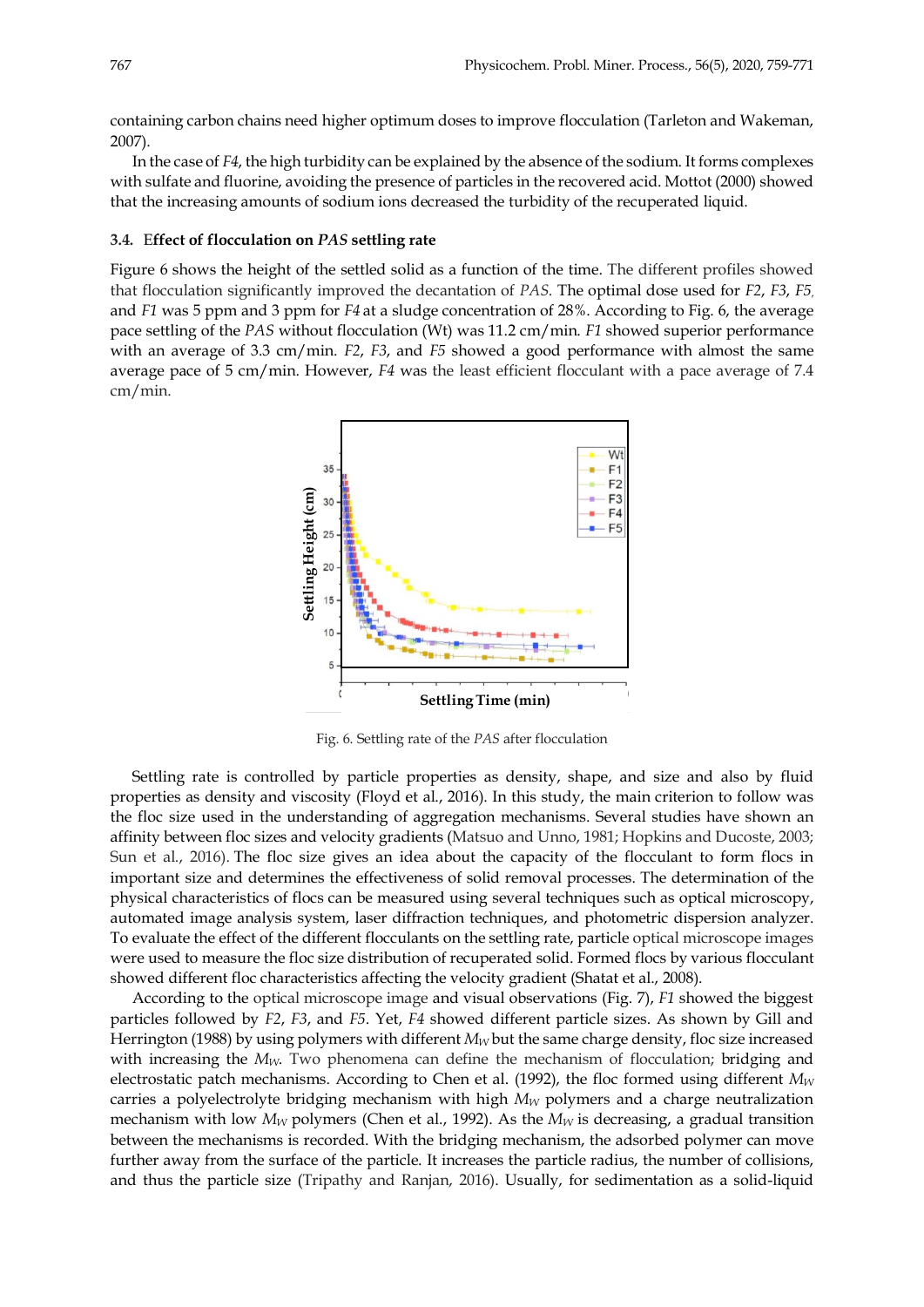separation, high  $M_W$  flocculants are preferable since they are related to the bridging mechanism. They are more effective in improving their bridge formation capability for colloidal particles, resulting in a more rapid floc size development, which is beneficial to improve the settling rate (Gao et al., 2002; Wickramasinghe et al., 2002; Shatat et al., 2008). Therefore, in the case of sedimentation, this mechanism is stronger related to other flocculation mechanisms.

During the clarification of the phosphoric acid, the flocculating agent is generally added to produce rapid settling in a reasonable period. During this step, flocculant amounts from about 5 to 15 ppm based on the acid solution are effective. Typically, as shown by Allen and Berry (1981), amounts of about 10 ppm are suitable when employing the Nalco 7873 as flocculating agents. In our study, using anionic high  $M_W$  flocculants allowed us to optimize the dosage (5 ppm).



Fig. 7. Optical microscope images of the formed flocs

### **3.5. Effect of flocculation on P2O5 recovery rate**

The results of  $P_2O_5$  the recovery rate are showed in Figs. 8 and 9. The flocculant *F5* gave the best  $P_2O_5$ recovery rate with 78.8% P2O5, followed by *F3*, *F1*, *F4*, with respectively 77.7%, 77.2%, and 75.9%. *F2* gave the same recovery rate as sludge without flocculant addition 75.6%. Contrary to what is expected, the flocculants that allowed the best settling rate are not the ones that allowed the best  $P_2O_5$  recovery rate. For the settling velocity, *F1* gave the best performance, but for the recovery rate, the *F5* gave the best performance. The difference between the settling rate and recovery rate is that, in the case of *F1*, the polymer produces a highly agglomerated sludge, but the flocs may produce a wet and soggy cake that can hardly be handled (Novak and Haugan, 1980). In principle, the flocs formed with strong bridging mechanisms are denser and closely packed (Guibai and Gregory, 1991). The reason behind this



Fig. 8. Solid and liquid mass after the separation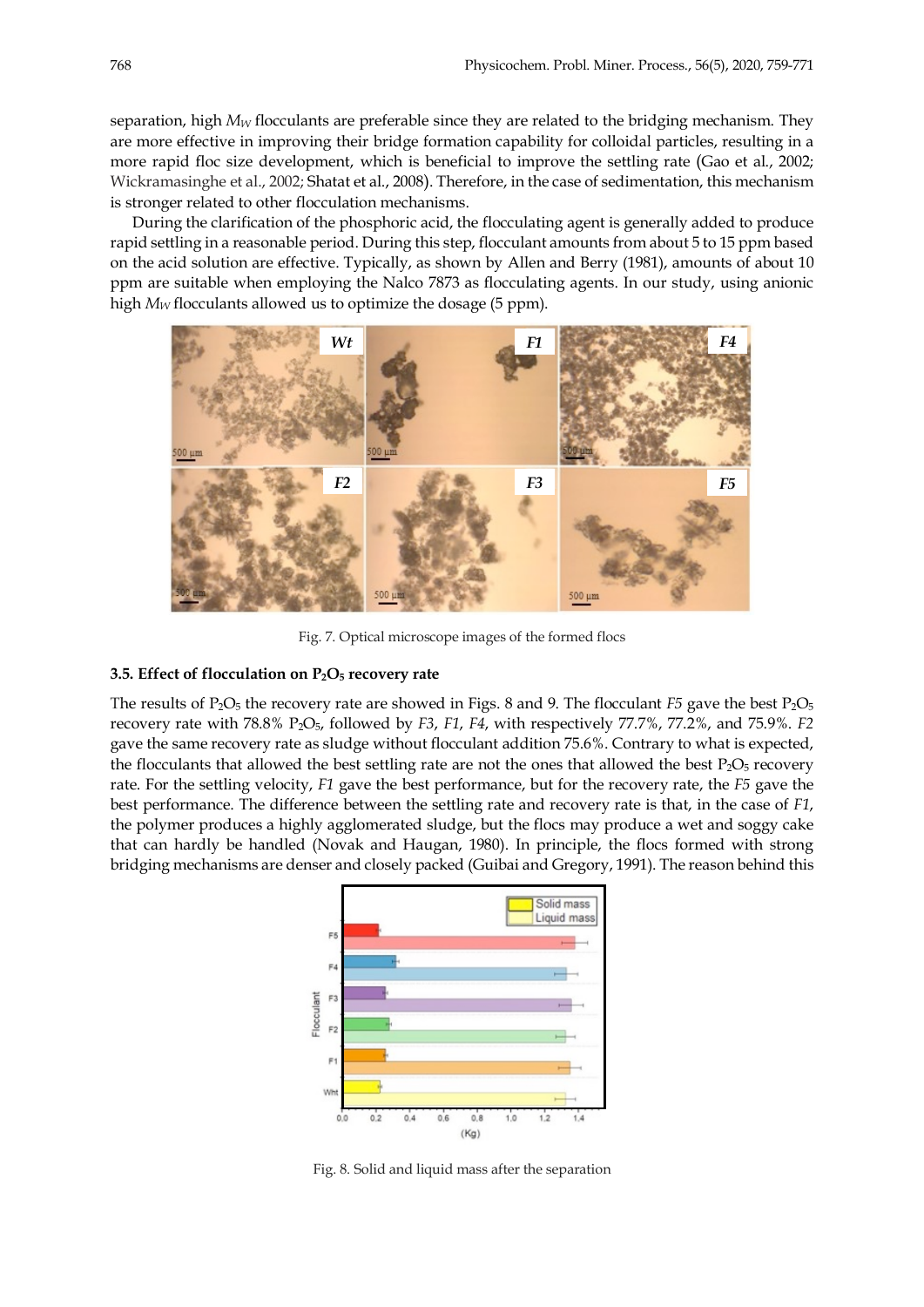

Fig. 10. Height of deposit solid

is that the flocs formed with high  $M_W$  products might be relatively large, trapping acid within the structure and increasing the final solid moisture. It can also explain the difference between the heights of the recuperated solid shown in Fig. 10.

#### **4. Conclusions**

Flocculation tests were carried out in the presence of five different types of polymers at different dosages. The choice of flocculants was based on three criteria: The composition and the *M<sub>W</sub>* of the flocculant and the pH of the sludge. Flocculation and clarification behavior of *PAS* suspension was studied by determining the residual turbidity values, the settling rate, and the P<sub>2</sub>O<sub>5</sub> recovery rate. The condition for the maximum settling rate and the minimum turbidity after settling was observed at optimum flocculant dosage for each flocculant. It was observed that type, *MW*, and dosage of the flocculant have an important effect on the settling and  $P_2O_5$  recovery rates. All flocculants used in the tests substantially reduced the turbidity of *PAS* suspensions and improved the settling rate. However, it was determined that in terms of the settling rate and turbidity, the  $F1$  with a  $M_W$  of 13 M showed a better flocculation performance compared to the other flocculants with an average of 3.3 cm/min. The high molecular weight of this flocculant carries a polyelectrolyte bridging mechanism, which allows the absorbed polymer to move further away from the surface of the particle and then increases the particle radius, the number of collisions, and thus the particle size. Nevertheless, in terms of the  $P_2O_5$  recovery rate, *F5* showed the best performance, with 78.8% P<sub>2</sub>O<sub>5</sub> recovered. This type of flocculant, as a sulfonic polymer, keeps its activity even in low pH environments. Polymers containing sulfonic acid groups are known to be inherently stronger than the carboxylic acid groups. In this field, it will be interesting to study the effect of dilution of the flocculant with the phosphoric acid instead of water to minimize the addition of water to the phosphoric acid production process and improve the quality of the acid.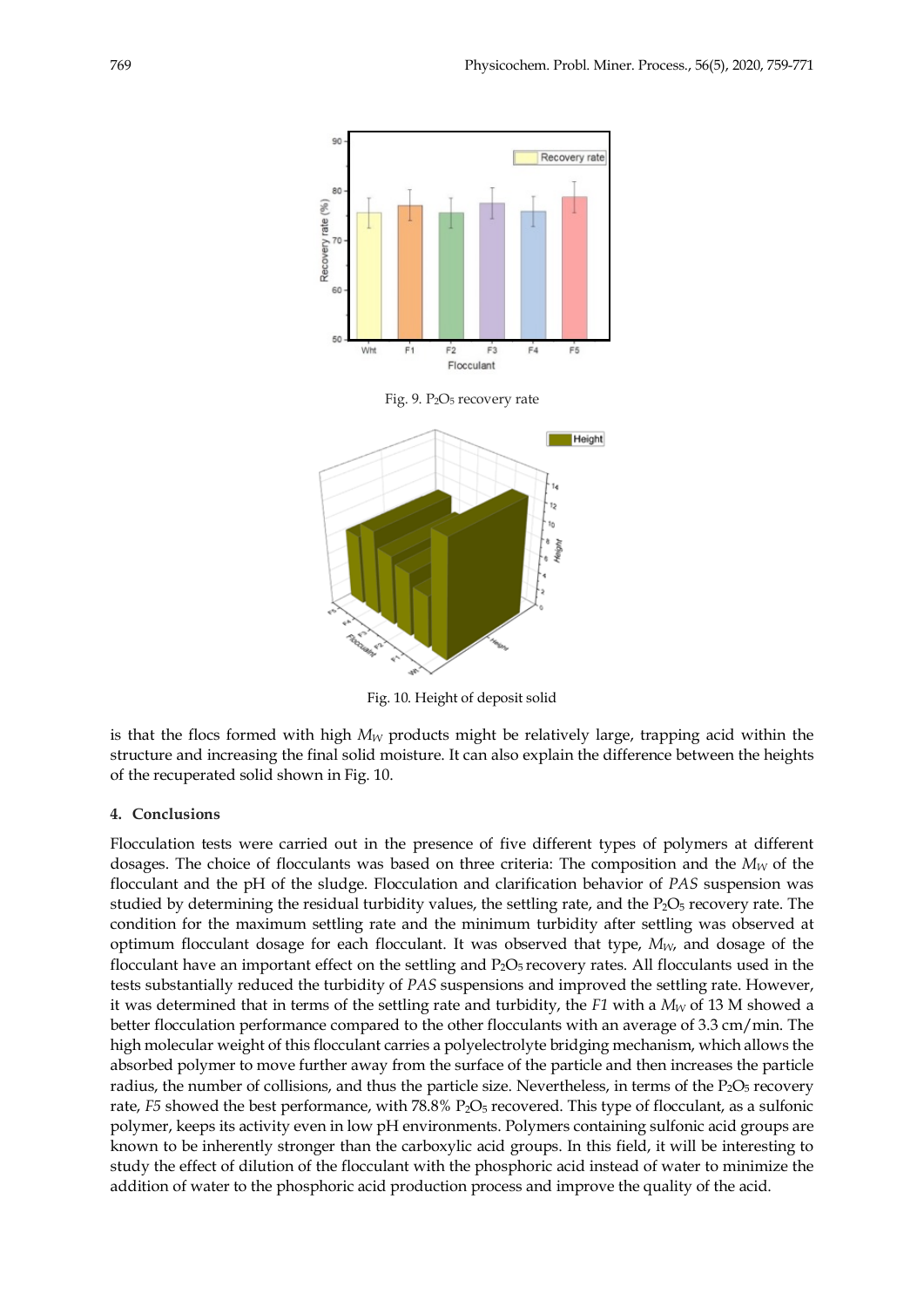#### **References**

- ALLAEDINI, G., ZHANG, P., 2018. *Treatment of phosphoric acid sludge for rare earths recovery II: Effect of sonication and flocculant solution temperature on settling rate*. Sep. Sci. Technol., 54, 1842-1852.
- ALLAEDINI, G., ZHANG, P., 2019. *Treatment of phosphoric acid sludge for rare earths recovery I: Effect of polymeric flocculant properties on filtration and recovery*. IJSEIMS., 7, 1-18.
- ALLEN, H.L., BERRY, W.W., 1981. *Purification of phosphoric acid.* United States Patent Office, No22 083.
- BASARAN, H.K., TASDEMIR, T., 2014. *Determination of flocculation characteristics of natural stone powder suspensions in the presence of different polymers*. Physicochem. Probl. Miner. Process., 50(1), 169-184.
- BECKER, P., 1989. *Phosphates and phosphoric acid: Raw Materials, technology, and economics of the wet-process.* 2nd ed., Mercel Dekker. New York.
- BESRA, L., SENGUPTA, D.K., ROY, S.K., 2000. *Particle characteristics and their influence on dewatering of kaolin, calcite and quartz suspensions.* Int. J. Miner. Process., 59, 89-112.
- CASTILLO, J., GUTIERREZ, H., RANAUDO, M., VILLARROEL, O., 2010. *Measurement of the refractive index of crude oil and asphaltene solutions: Onset flocculation determination.* Energ. Fuel., 24, 492-495.
- CENGIZ, I., SABAH, E., ERKAN, Z.E., 2004. *A study on the flocculation performances of traditional and UMA technology polymers.* Madencilik, 43, 15-23.
- CENGIZ, I., SABAH, E., OZGEN, S., AKYILDIZ, H., 2009. *Flocculation of fine particles in ceramic wastewater using new types of polymeric flocculants.* J. Appl. Polym. Sci., 112, 1258-1264.
- CHEN, W., WALKER, S., BERG, J., 1992. *The mechanism of floc formation in protein precipitation by polyelectrolytes*. Chem. Eng. Sci., 47, 1039-1045.
- CHONG, M., 2012. *Direct Flocculation Process for Wastewater Treatment, in: S.K. Sharma, R. Sanghi, Advances in Water Treatment and Pollution Prevention*. Springer Netherlands, 201-230.
- DAVIS, R.V., MOSS, W.L., STROMINGER, M.G., RENZELLO, R., FAIGL, T.A., HAY, D.N.T., 2015. *Phosphoric acid production gypsum filtration flocculant pre-dilution (make down) with post-filtration phosphoric acid*. United States Patent Office, No 9 187 327 B2.
- ERSOY, B., 2005. *Effect of pH and polymer charge density on settling rate and turbidity of natural stone suspensions.* Int. J. Miner. Process., 75, 207-216.
- FAYARD, C., SIBERCHICOT, J.C., CHAMPION, J., SIMONET, A., LATRIE, J.C., 1983. *Process for producing purified phosphoric acid, apparatus and obtained product*. European Patent Office, N° 254 946 A1.
- FLOYD, I.E., SMITH, S.J., SCOTT, S.H., BROWN, G.L., 2016. *Flocculation and settling velocity estimates for reservoir sedimentation analysis*. US Army Corps of Engineers.
- GAO, B., HAHN, H., HOFFMANN, E., 2002. *Evaluation of aluminum-silicate polymer composite as a coagulant for water treatment.* Wat. Res., 36, 3573-3581.
- GERGORY, J., 2006. *Particles in water: Properties and Process*. University College London, UK.
- GILL, R., HERRINGTON, T., 1988. *Floc size studies on kaolin suspensions flocculated with cationic polyacrylamides.* Colloid and Surfaces, 32, 331-344.
- GILMOUR, R., 2014. Phosphoric acid: *Purification, uses, technology and economics.* CRC PressTaylor & Francis Group, New York.
- GREGORY, J., BARANY, S., 2011. *Adsorption and flocculation by polymers and polymer mixtures*. Adv. in Colloid Interface Sci., 169, 1-12.
- GREVILLE, A.S., 1997. *How to select a chemical coagulant and flocculant.* Alberta Water & Wastewater Operators Association, 22th Annual Seminar.
- GUIBAI, L., GREGORY, J., 1991. *Flocculation and sedimentation of high-turbidity waters*. Wat. Res., 25(9).
- HANSEN, C.M., 2007. *Hansen Solubility Parameters: A User's Handbook Second Edition*. CRC Press Taylor & Francis Group, New York.
- HENDERSON, J.M., WHEATLEY, A.D., 2007. *Factors affecting the efficient flocculation of tailings by polyacrylamides.*  Int. J. Coal. Preparation, 4, 1-49.
- HOCKING, M.B., KLIMCHUK, K.A., LOWEN, S., 1999. *Polymeric flocculants and flocculation.* Polymer Reviews, 39(2), 177-203.
- HOGG, R., 1992. *Hydrodynamic effects in flocculation and dispersion of fine-particle suspensions.* Plenary lecture presented at Engg. Foundation Conf. On Dispersion Aggregation, Fundamentals and Applications, Palm Coasi, Florida.